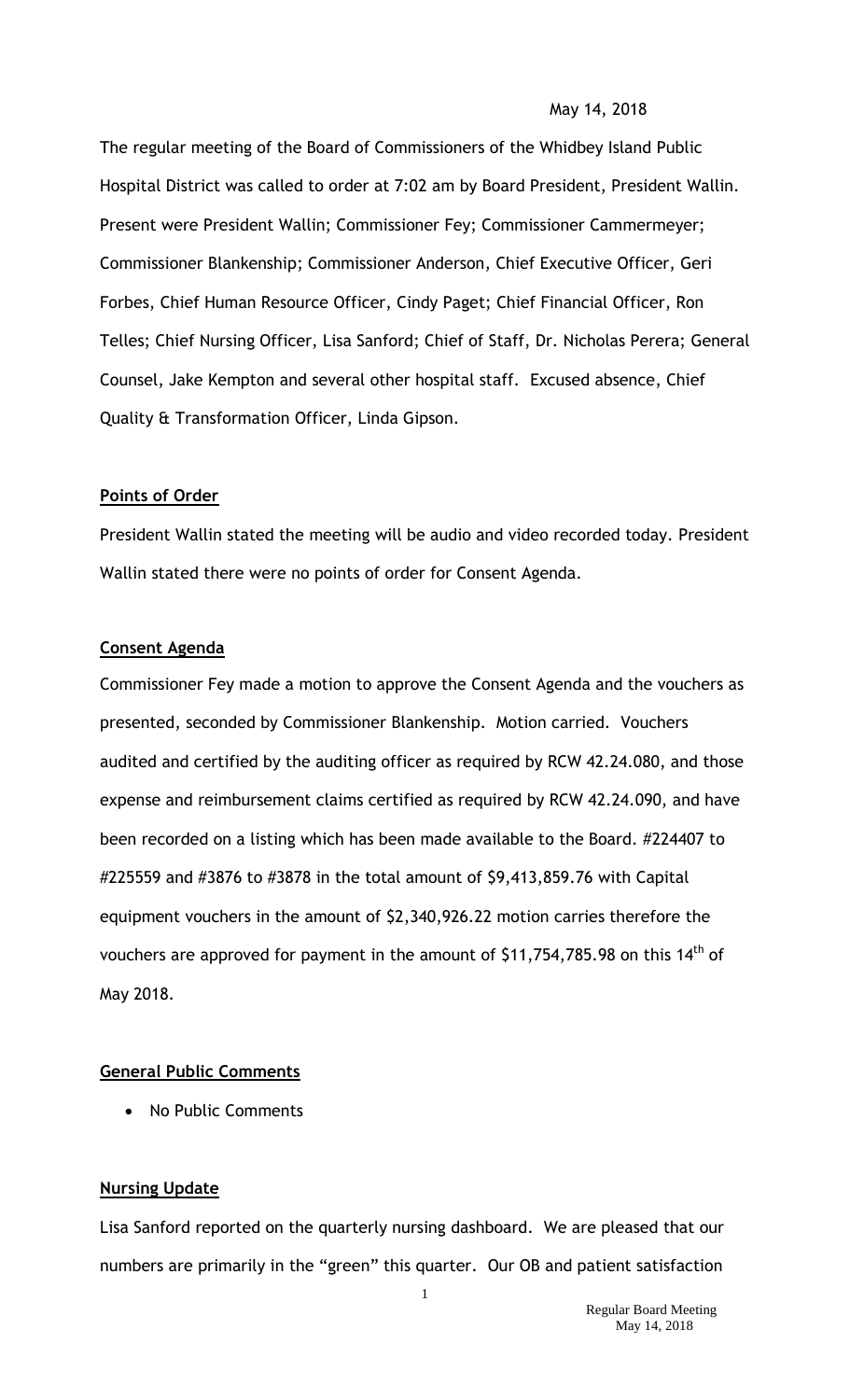numbers are two areas that we are extremely proud of this quarter. Patient experience, in particular, is a very hard number to move, and seeing this growth, speaks to our efforts in this area. Our OB staff had outstanding numbers this quarter; we are extremely proud of all departments' progress, and wanted to thank the teams as a whole for their work.

Our SANE program (Sexual Assault Nursing Exams) is now up and running, after 6 staff members have had training to bring this program back to WhidbeyHealth. We have worked very close with CADA and our local law enforcement to get this program back and we feel that we have a much more sustainable program for the Island.

Our CMS survey has concluded and we believe that this was a positive survey. We did find areas in which we can improve, including documentation, care planning, and life safety.

#### **HR Update**

Cindy presents the first quarter dashboard for Human Resources. The presentation compares the 2017 numbers to 2018. Our goal is to still hit 95% recruitment rate, but we are happy to report that we are at 92%. Annual turnover rates are down from 25% to 22%, however we are expecting this number to follow previous year trends and spike in the second quarter. Injuries and LOA numbers are discussed, including a Top 10 formula that HR is using to determine the Top 10 departments which have the highest LOA claims. To combat this we have begun workshops with these departments which provides training on how to lower these numbers.

Time interval for job acceptance is reviewed. These numbers are about 78 days for non-provider positions. Provider acceptance takes much longer between onboarding here and having the provider give notice to their current practice; this can take 3-5 months.

Termination data for 2017 and 2018 presented.

Military reasons are about one third of our total termination numbers.

2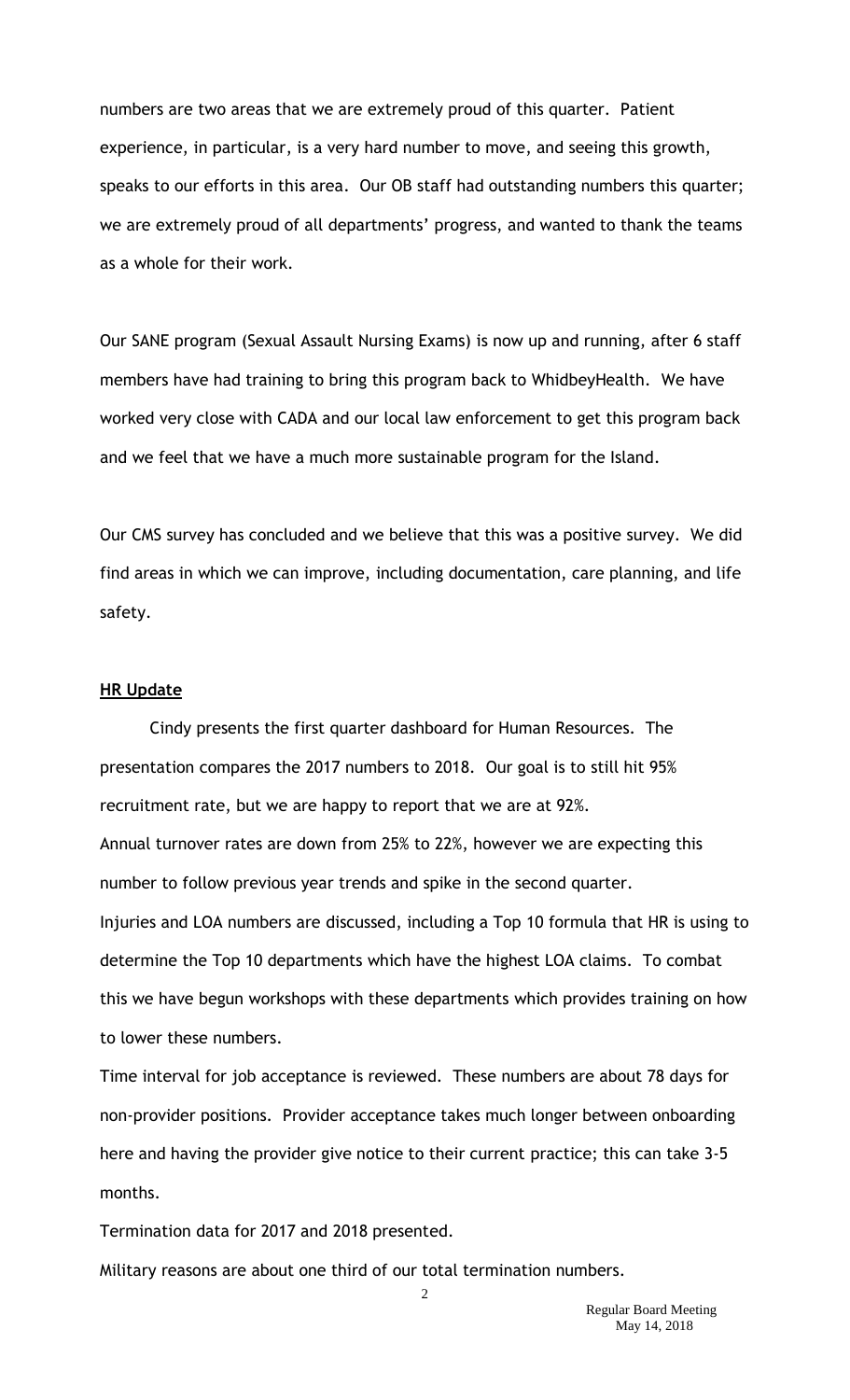12% of the data in 2018 is not available to work, which speaks to our teams looking to become more efficient. Military leave is still leading the pack with 22% of the reasons for leave. Retirement is another high percentage with 11%, this speaks to us hiring experience staff. Providing no reason for leaving comes in at around 28%. Moving forward the Board has requested that we compare our dashboard with national averages as a reference point.

#### **Medical Staff Report**

Dr. Nick Perera, Chief of Staff reported the following:

 Two full time hospitalist we are currently credentialing to join the WhidbeyHealth team, Dr. Emily Wolek, DO, and Dr. Gabriella Skuta, MD.

Dr. Perera presented an updated Hospitalist Privileges Request Form for approval.

Commissioner Blankenship made a motion, seconded by Commissioner Fey to approve proposed Hospitalist Privileges Request Form. Motion carried.

Dr. Nicholas Perera presented the following Initial Appointments: Emily Wolek, DO, Family Medicine/Hospitalist Provisional Active Gabriella Skuta, MD, Internal Medicine/Hospitalist Provisional Courtesy

Commissioner Cammermeyer made a motion, seconded by Commissioner Fey to approve the Initial Appointment as presented. Motion carried.

Dr. Nicholas Perera presented the following Advancements: Daniel Smooths, MD, Radiology Consulting to

Alfonso Urdaneta-Moncada, MD, Radiology Telemedicine Nirav Shah, MD, Neurology **Consulting to** 

**Telemedicine** Telemedicine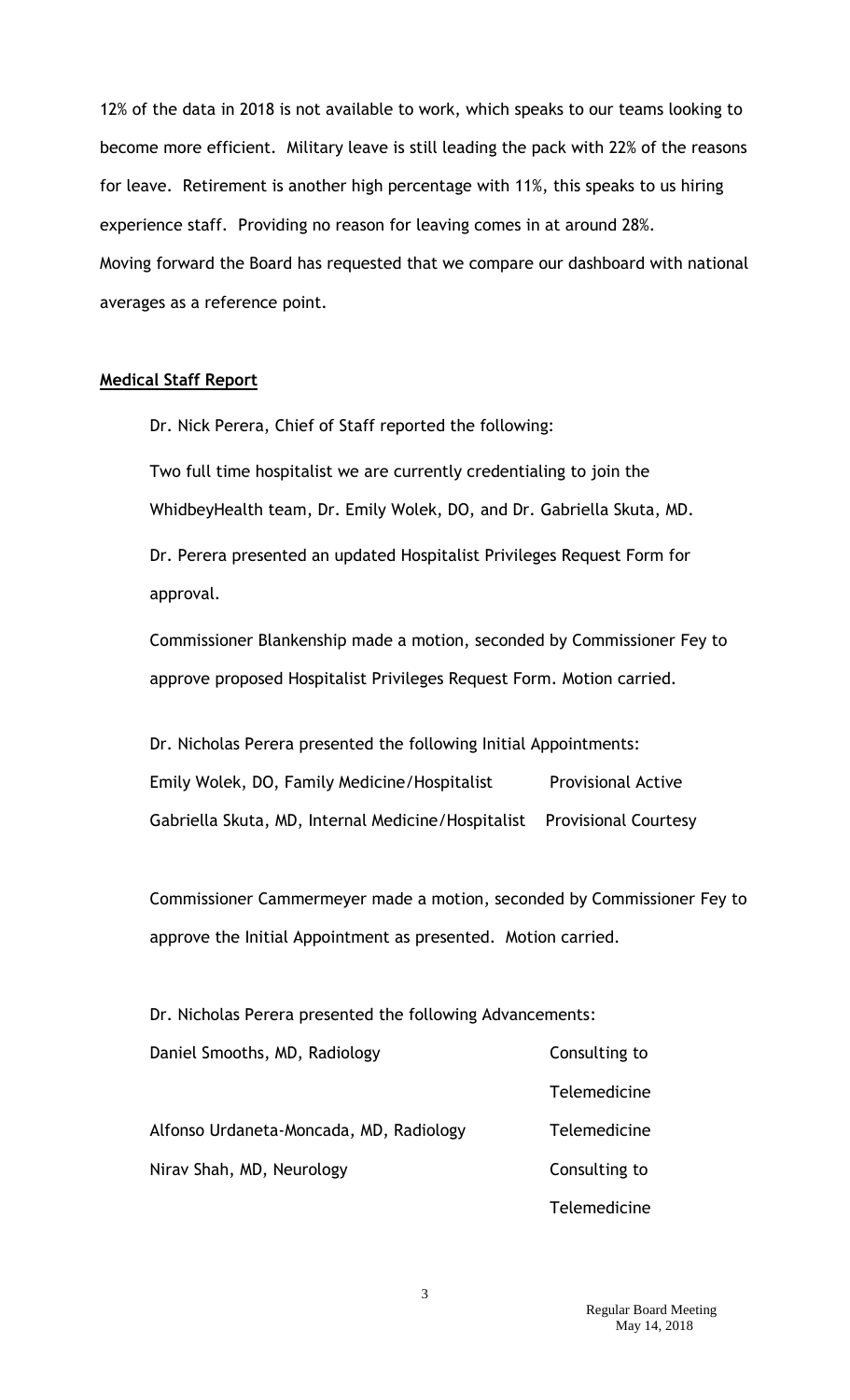| Jenys Allende, MD, Psychiatry | Consulting to |
|-------------------------------|---------------|
|                               | Telemedicine  |
| Elton Smith, MD, Psychiatry   | Consulting to |
|                               | Telemedicine  |
|                               |               |

Commissioner Cammermeyer made a motion, seconded by Commissioner Blankenship to approve the Advancements as presented. Motion carried.

Dr. Nicholas Perera presented the following Reappointments:

Bart Keogh, MD, Radiology **Courtesy to Telemedicine** Pedro Vieco, MD, Radiology **Courtesy to Telemedicine** Lloyd Stambaugh, MD, Radiology Courtesy to Telemedicine Carter Yeatman, MD, Radiology Carter Courtesy to Telemedicine David Westman, MD, Radiology **Courtesy to telemedicine** Juan Millan, MD, Radiology **Courtesy to Telemedicine** Germaine Johnson, MD, Radiology **Courtesy to Telemedicine** Marc Koenig, MD, Radiology **Courtesy to Telemedicine** Martin Heisen, MD, Cardiology Courtesy Aaron Stayman, MD, Neurology Telemedicine William Berg, MD, Neurology Telemedicine Jakdej Nikomborirak, MD, Sleep Medicine Courtesy Mark Duncan, MD, Family Medicine **Active** Active Tony Bartley, MD, Family Medicine **Active (One year** Active (One year

James Giem, MD, Obstetrics and Gynecology **Active** Active Michael Robinson, CRNA, Anesthesia **Advanced Clinical** Advanced Clinical

appointment) Practitioner

Commissioner Fey made a motion, seconded by Commissioner Anderson to approve the Reappointments as presented. Motion carried.

Dr. Nicholas Perera presented the following Additional Privileges:

| Kimberly Brockenbrough, MD, Radiology |  |
|---------------------------------------|--|
| Madison McCulloch, MD, Radiology      |  |

Telemedicine - Coronary CT Angiography Telemedicine - Coronary CT Angiography

Commissioner Fey made a motion, seconded by Commissioner Cammermeyer to approve the Additional Privileges as presented. Motion carried.

## **Staff and Status Reports from Administration**

Administrative Update

Geri Forbes, CEO reports with the following:

Geri and Commissioner Blankenship had the opportunity to represent WhidbeyHealth

at the Annual American Hospital Association meeting in Washington DC, last week. It

was a wonderful experience to view our hospital and the work that we do, against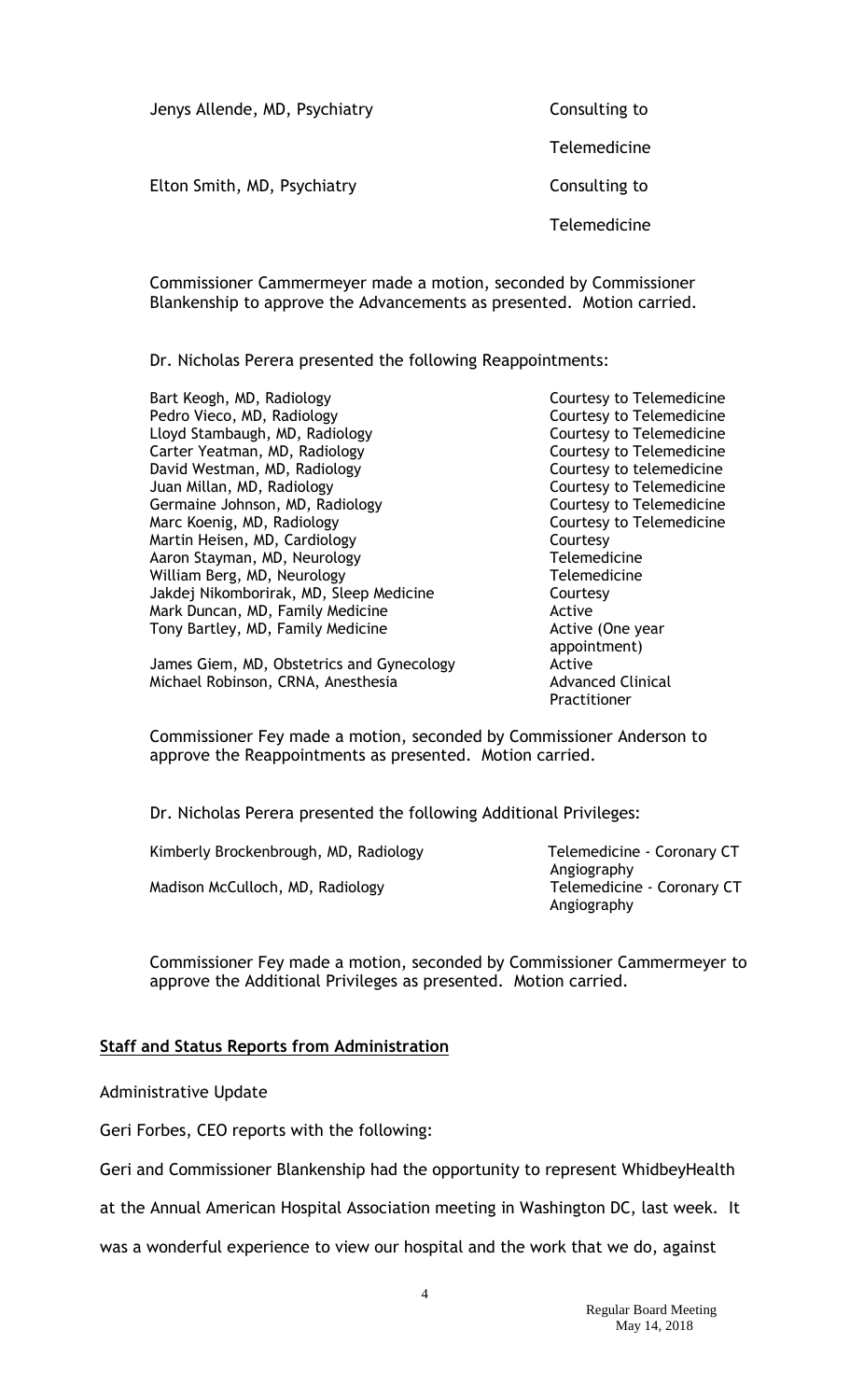many others in the nation. It was very eye opening to see how the multitude of changes are affecting hospitals across the board, while strategizing ways to effectively transition and change as needed.

Dr. Hawkins will be leaving us this summer to care for his aging parents. Radia our contracted service has hired a Radiologist that will be joining us next month, allowing cross over time with Dr. Hawkins. Dr. Felix Nautsch was interviewed by our staff, and we feel as though he will be a strong addition to our team.

Construction is moving along on the Pharmacy, Health Education Center and Peri-op, we have been working with our Nursing staff to accommodate our patients during this time.

The WhidbeyHealth Foundation honored our Volunteers with a lovely luncheon last month. It was a beautiful event coordinated by Heather Zustiak, where volunteers were awarded with pins recognizing hours volunteered.

National Healthcare Week was a large success last week. Our employee recognition council planned a weeklong series of events ensuring that all employees had the opportunity to enjoy a meal in the café, and be placed in drawings for WhidbeyHealth gear.

Our Diabetes Educator Line Goulet, RN, CDE took home the Educator of the Year award at the 2018 Washington Association of Diabetes Educators (WADE). This is an outstanding accomplishment and we are very proud of Line and the work she does here at WhidbeyHealth.

The International Association of Healthcare Professionals has welcomed our very own Martha Krotz, to their prestigious organization, which will be acknowledged in the upcoming "Worldwide Leaders in Healthcare" publication. Martha has been a practicing respiratory therapist for over 43 years on Whidbey Island. We are grateful to have such wonderful staff supporting our hospital.

On a quarterly basis we will be sharing all of the wonderful events our EMS staff participates in. Last month alone our staff participated in six events in the community including the South Whidbey Hearts and Hammers Annual Work Day and the Coupeville Elementary School Ride to school event. Our goal is to share all of

5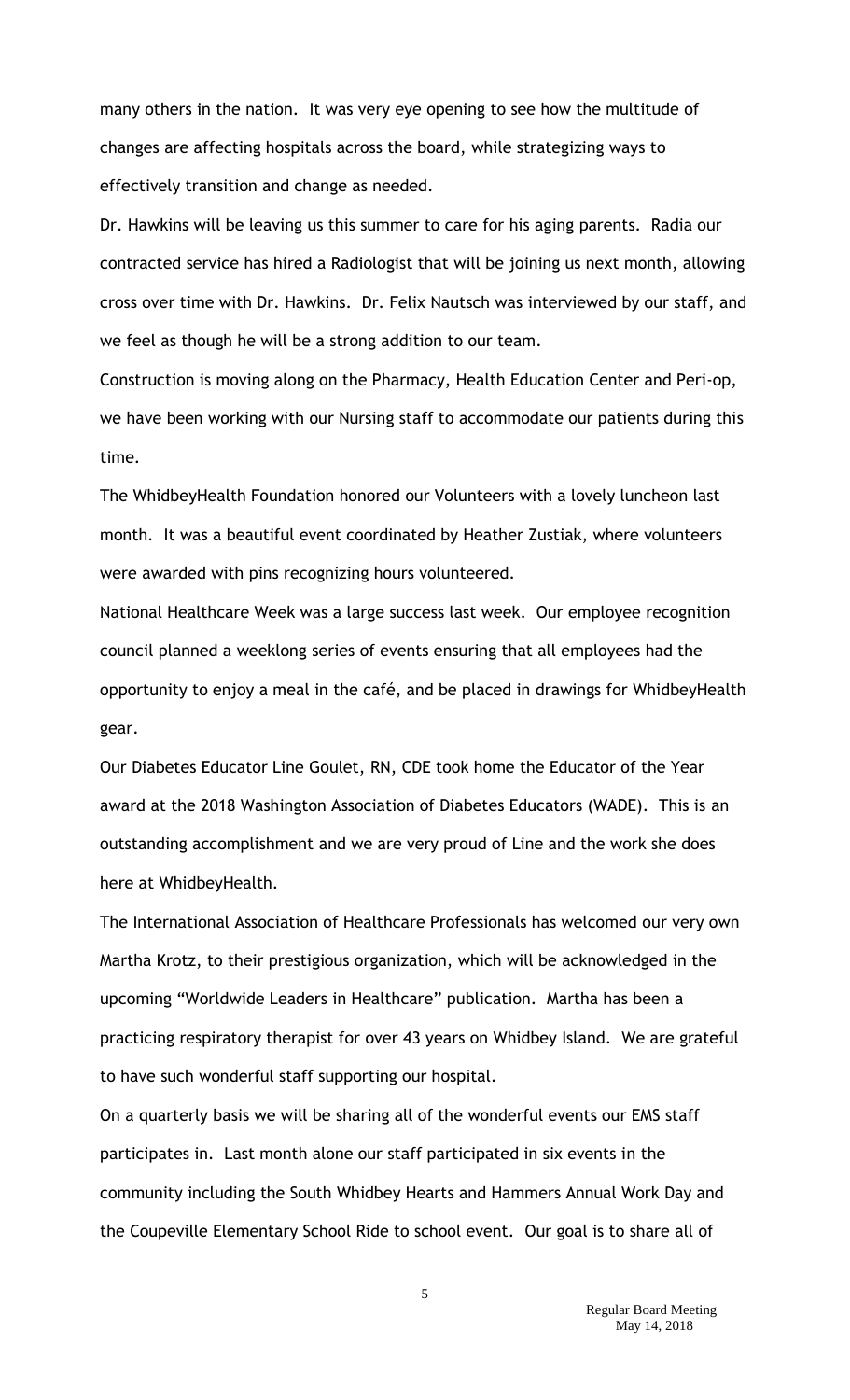these events with the Board and community to fully appreciate all that our EMS department does for Whidbey Island.

# **Finance:**

Ron Telles, CFO, discussed and presented the following financials for March 2018:

- 1. Clinic volumes are flat. March is typically a low month but this was a historically low.
- 2. Our clinics are fully staffed now, which we expect to see a spike in the next few months.
- 3. ER was low again this month. This was on trend with previous years.
- 4. Patient days were steady and on trend with previous years.
- 5. Expenses are up this month, with Pharmacy still driving costs, which is expected to continue for the remainder of the year.
- 6. Days cash on hand and cash goals reviewed

# **Board Items:**

# **Lisa Sanford presents on behalf of Linda Gipson the following items:**

 Lisa Sanford presents Board of Commissioners Quality Improvement Committee Charter for approval.

Commissioner Cammermeyer and Commissioner Fey would like some changes to the Charter, before the Board approves. They would ask that the changes are made and the charter is brought back to our June Board Meeting.

 Lisa Sanford presents Quality and Patient Safety Performance Improvement Plan for approval.

Commissioner Cammermeyer made a motion, seconded by Commissioner Blankenship to approve Quality and Patient Safety Performance Improvement Plan. Motion carried.

 Lisa Sanford presents Emergency Medical Treatment and Labor Act (EMTALA) Policy for approval.

Commissioner Fey made a motion, seconded by Commissioner Cammermeyer to approve Emergency Medical Treatment and Labor Act (EMTALA) Policy. Motion carried.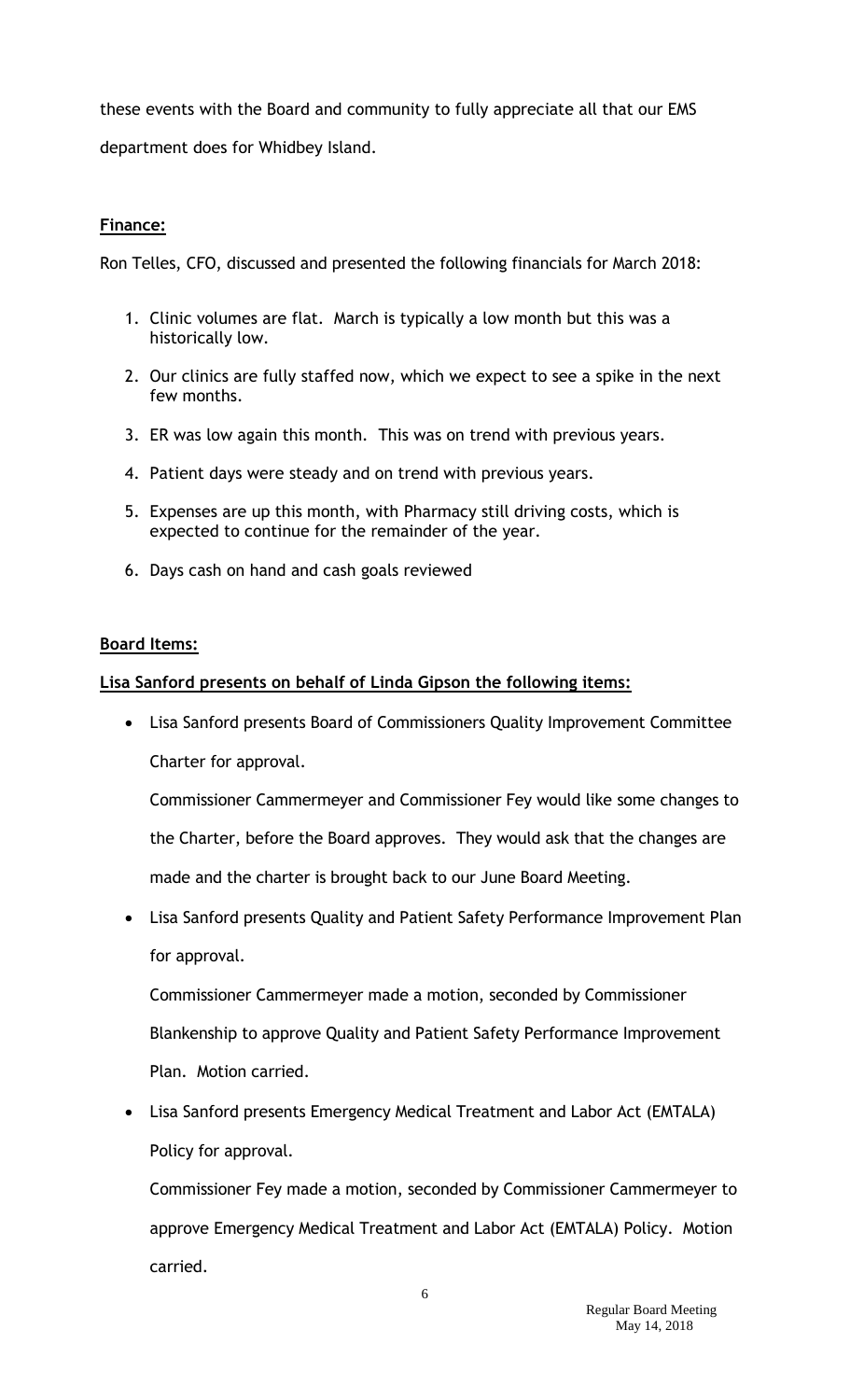Ron Telles presents Credit Cards for Allowable Expenses Policy for approval.

Commissioner Cammermeyer made a motion, seconded by Commissioner

Anderson to approve Credit Cards for Allowable Expenses Policy. Motion carried.

President Wallin notes that the Board will proceed into Executive Session, for

one hour Agenda is as follows:

- a) Discuss current or potential litigation. RCW 42.30.110 (1)(i)
- b) Review performance of a public employee. RCW 42.30.110 (1)(g)

Board members adjourned into Executive Session at 8:05 am. 8:51 am President Wallin announced that the Board will need additional time. 9:47 am President Wallin announced that the Board will need additional time. Board reconvened at 10:03 am.

Commissioner Blankenship made a motion that President Wallin is authorized to continue the consultation with outside General Counsel regarding review and performance of a public employee and to finalize agreed contract modifications for this employee. Additionally, President Wallin to execute the contract once the provisions are made, motion seconded by Commissioner Cammermeyer. Motion carried.

# **Agenda Items For Next Board Meeting**

President Wallin noted for the next Board meeting:

1) Next Board meeting will be held Monday, June 11th at 7:00 am.

# **Adjournment**

There being no further business, Commissioner Wallin called for a motion to adjourn,

seconded by Commissioner Blankenship to adjourn the meeting at 10:15 am. Motion

carried.